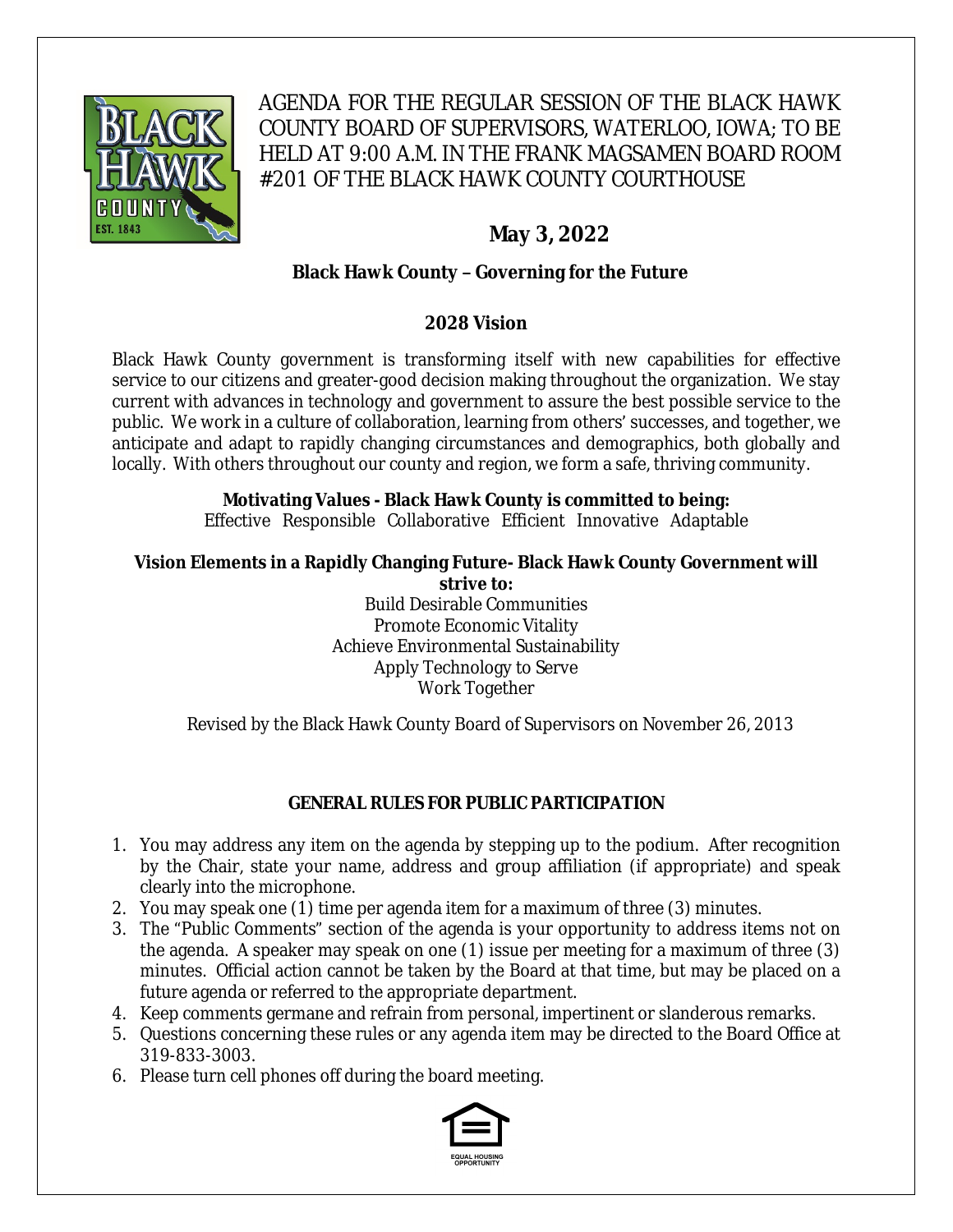Join Zoom Meeting:

[https://us02web.zoom.us/j/87859284531?pwd=bnNYTVg3cEw4ZSt0ZEhGUWtCYlFoQT09](https://gcc02.safelinks.protection.outlook.com/?url=https%3A%2F%2Fus02web.zoom.us%2Fj%2F87859284531%3Fpwd%3DbnNYTVg3cEw4ZSt0ZEhGUWtCYlFoQT09&data=05%7C01%7Ckzwanziger%40blackhawkcounty.iowa.gov%7C80c4d9e1467f4ced20fa08da2878fc03%7C9960f5b6faae4bb3a122c43aceeaa06d%7C0%7C0%7C637866797341082332%7CUnknown%7CTWFpbGZsb3d8eyJWIjoiMC4wLjAwMDAiLCJQIjoiV2luMzIiLCJBTiI6Ik1haWwiLCJXVCI6Mn0%3D%7C3000%7C%7C%7C&sdata=WLt8mcSCGprPP5FdYsKkP9CONn5LTsym3oXbbPxN0Ws%3D&reserved=0) Meeting ID: 878 5928 4531 Passcode: 618072

> Dial by your location +1 301 715 8592 US (Washington DC) +1 312 626 6799 US (Chicago) +1 646 558 8656 US (New York) +1 253 215 8782 US (Tacoma) +1 346 248 7799 US (Houston) +1 669 900 9128 US (San Jose) Find your local number: [https://us02web.zoom.us/u/ky7PdRINQ](https://gcc02.safelinks.protection.outlook.com/?url=https%3A%2F%2Fus02web.zoom.us%2Fu%2Fky7PdRINQ&data=05%7C01%7Ckzwanziger%40blackhawkcounty.iowa.gov%7C80c4d9e1467f4ced20fa08da2878fc03%7C9960f5b6faae4bb3a122c43aceeaa06d%7C0%7C0%7C637866797341082332%7CUnknown%7CTWFpbGZsb3d8eyJWIjoiMC4wLjAwMDAiLCJQIjoiV2luMzIiLCJBTiI6Ik1haWwiLCJXVCI6Mn0%3D%7C3000%7C%7C%7C&sdata=fJ3Rcpx%2FEpKwtkTO2oEaRBgPZD8bcRUBzMxga5iN0E0%3D&reserved=0)

## **ROLL CALL**

# **MOMENT OF SILENCE – To Reflect on Actions**

### **PLEDGE OF ALLEGIANCE**

## **1. AGENDA RECEIVED AS PROPOSED OR AS AMENDED**

#### **2. RECOGNITION**

A. The National Public Health Accreditation achievement by the Black Hawk County Health Department

### **3. PUBLIC COMMENTS**

### **4. YEARS OF SERVICE AWARD – to employee (s) with twenty or more years of service**

### **5. CLAIMS AND PAYMENTS**

A. Resolution **–** that the Board of Supervisors APPROVE EXPENDITURES, and that the County Auditor be authorized and directed to ISSUE CHECKS, against the various settlement of such claims as allowed.

### **6. RECEIVE PROJECT UPDATES FROM DEPARTMENT HEADS/ELECTED OFFICIALS**

### **7. MINUTES APPROVED –** April 26, 2022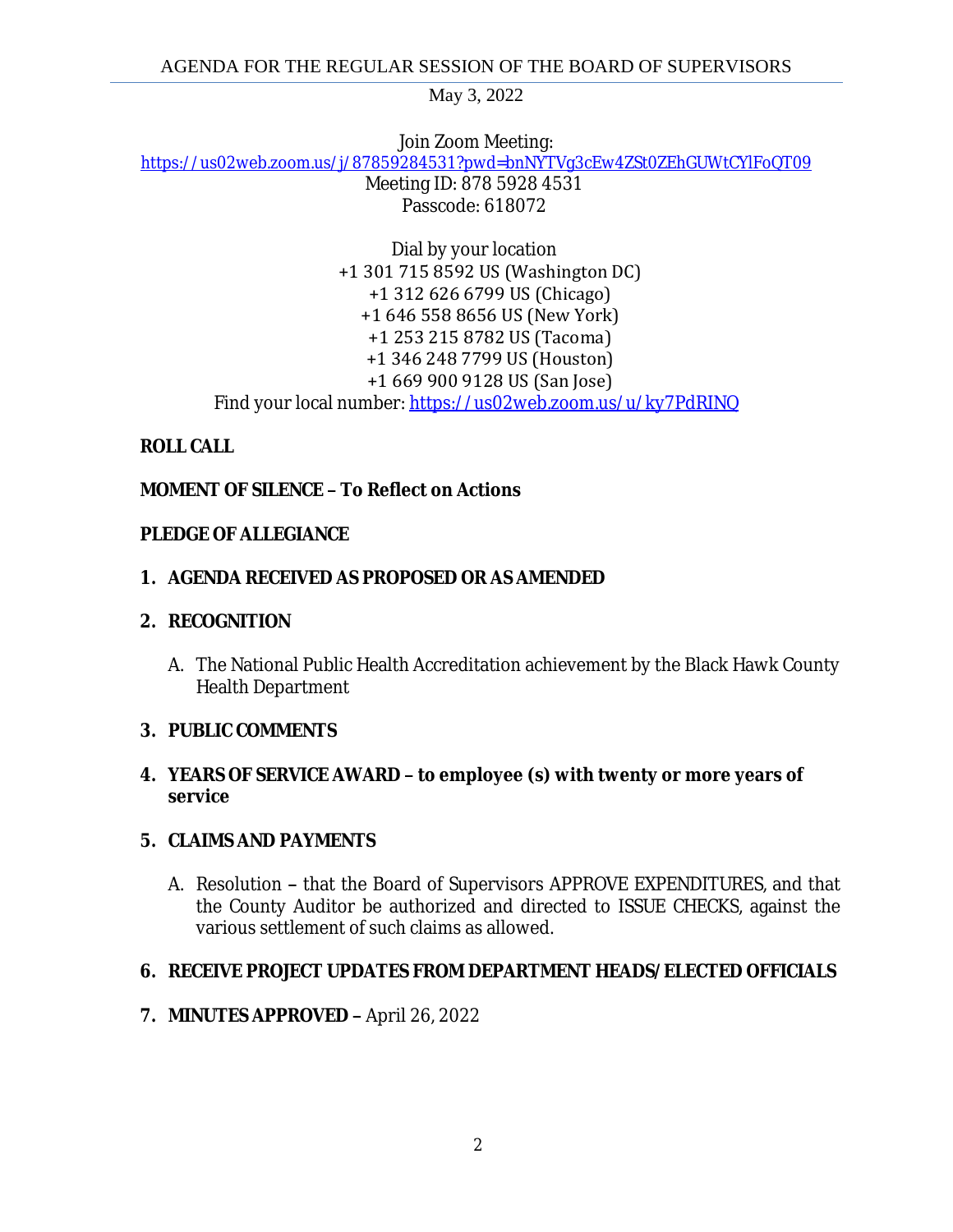## **8. CONSENT AGENDA**

The following items will be acted upon by voice vote on a single **RESOLUTION**, without separate discussion, unless someone from the board or the public requests that a specific item be considered separately.

### A. TO APPROVE, RECEIVE, PLACE ON FILE WITH THE COUNTY AUDITOR

- 1. The Board of Supervisors APPROVE INTERGOVERNMENTAL JOURNAL ENTRIES, and that the County Auditor be authorized and directed to TRANSFER monies within the various funds as submitted.
- 2. The PAYROLL ADJUSTMENTS submitted by the various departments and the County Auditor be authorized and directed to adjust his records accordingly.
- 3. The RECORDER'S REPORT OF FEES COLLECTED from Sandie L. Smith, County Recorder, for the period from January 1, 2022, through March 31, 2022.

## B. TO RECEIVE AND PLACE ON FILE WITH THE COUNTY AUDITOR

- 1. The MANURE MANAGEMENT PLAN (MMP) update submitted by Kinger Cattle LLC Facility ID# 67718 located in Maxfield Township, Section twentyseven thirty-four (27/34) at 2551 270th Street, Readlyn, in Bremer County with application in Black Hawk County pursuant to 567 Iowa Administrative Code §455B.
- 2. The PERMIT FOR UTILITY WORK WITHIN THE RIGHT-OF-WAY for Aureon (INS), West Des Moines, Iowa for placement of an underground fiber utility on County right-of-way along Washburn Rd from Hess Road to Dysart Road as recommended by Catherine Nicholas, County Engineer.

# **9. PROCLAMATIONS**

A. Resolution – to proclaim the week of May  $6<sup>th</sup>$ -12<sup>th</sup> as National Nurses Week

### **10. OTHER BUSINESS**

A. Motion – that the Black Hawk County Board of Supervisors authorize the County Auditor to destroy the following: Payment Invoices (FY2017 - FY 2018) and Board Minutes-Rough Drafts  $(7/1/14 - 6/30/15)$ .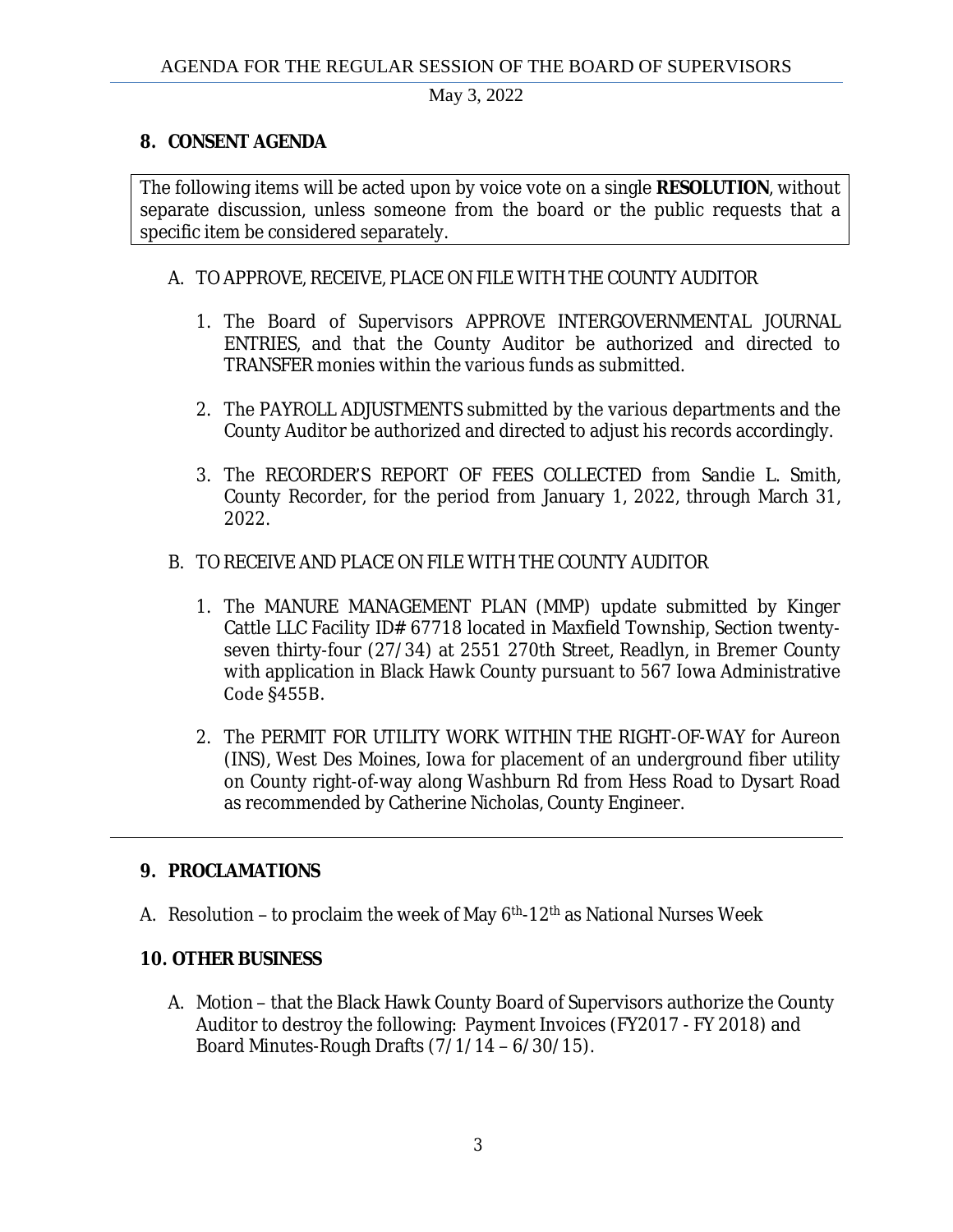B. Resolution – that the REQUEST FOR PURCHASE OF CAPITAL EQUIPMENT submitted by Al Yu, Information Technology Director, be approved and direct the Chair to sign for same: to purchase 5 Fortinet Firewalls for \$70,800.00 from CDWG. (Original Estimated Cost: \$84,000)

| Vendor:         | Cost:       |
|-----------------|-------------|
| <b>CDWG</b>     | \$70,800.00 |
| ConvergeOne     | \$78,641.91 |
| <b>Sterling</b> | \$99,048.62 |

- C. Resolution that the TAX SALE CERTIFICATE ASSIGNMENT for eight (8) vacant lots located in Waterloo, Iowa, (parcels, 8913-24-209-010, Certificate 2015001055; 8912-29-227-005, Certificate 2017000842; 8912-29-227-004, Certificate 2018000683; 8913-13-378-012, Certificate 2018000696; 8913-13- 378-013, Certificate 2019000821; 8913-13-381-003, Certificate 2019000822; 8913-14-358-018, Certificate 2019000825; 8913-24-132-013. Certificate 2019000840) pursuant to §446.31 of the Code of Iowa and agrees to pay the full amount of delinquent taxes due totaling \$8,772.5, plus the \$80.00 assignment fee be approved and said Certificates of Purchase of Tax sale be assigned to Situs Cultivation, LLC as recommended by Rita Schmidt, County Treasurer.
- D. Resolution that the TAX SALE CERTIFICATE ASSIGNMENT for six (6) vacant lots located in Waterloo, Iowa, (parcels, 8913-23-434-014, Certificate 2004001145; 8913-14-331-012, Certificate #2009001138; 8913-24-410-003, Certificate 2009001182; 8913-24-281-022, Certificate 2011000884; 8913-24- 176-012, Certificate 2016000735; 8913-24-176-013, Certificate 2016000736) pursuant to §446.31 of the Code of Iowa be approved and said Certificates of Purchase of Tax sale be assigned to Situs Cultivation, LLC as recommended by Rita Schmidt, County Treasurer.
- E. Resolution that the COMPROMISE offered in the amount of \$7,385.00 plus the \$60.00 assignment fee by Situs Cultivation, LLC on taxes owed for six (6) vacant lots (parcels, 8913-23-434-014, Certificate 2004001145; 8913-14-331-012, Certificate #2009001138; 8913-24-410-003, Certificate 2009001182; 8913-24- 281-022, Certificate 2011000884; 8913-24-176-012, Certificate 2016000735; 8913-24-176-013, Certificate 2016000736) located in Waterloo be approved.
- F. Resolution that the REVISION to the Public Purpose Services Application be approved as recommended by Michael Treinen, Assistant County Attorney.
- G. DISCUSSION ARPA Funding with Miranda Wendlandt from CliftonLarsonAllen

# **11. ANY REPORTS OR INFORMATION FROM THE BOARD**

### **12. ADJOURNMENT**